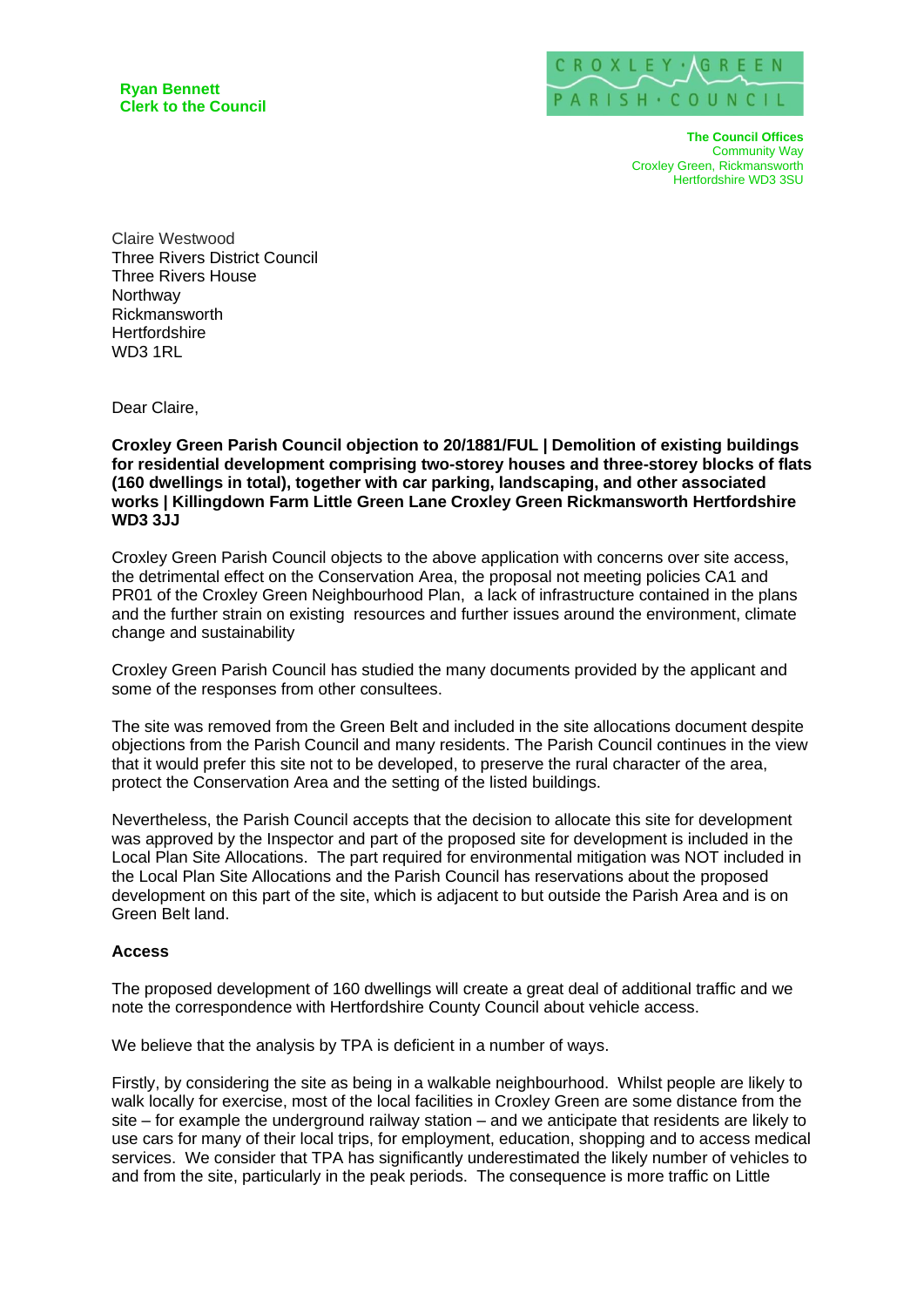Green Lane and at the junction with Baldwins Lane, and more vehicles parked within the development site.

We are also concerned that the traffic analysis at the junction seems to treat the staggered junction at Baldwins lane as two separate junctions. It is in fact an offset crossroads and much of the traffic to and from the site is likely to cross Baldwins Lane to the Green. We believe that the trip generation model should be rerun on the basis of a car dependent development and that the capacity of this junction should be analysed with background traffic growth as this can be a tricky junction at the best of times and it will become very difficult with increased traffic from Little Green Lane.

Little Green Lane has no proper sight lines down Baldwins Lane and is dangerous to exit. The large increase in volume of traffic at this junction would be a major traffic hazard. To create a safe junction, it would either require an encroachment onto The Green to widen the road or the installation of traffic lights and neither of those options are acceptable in a Conservation Area.

We also note that there has been no swept vehicle analysis for access to the rest of Little Green Lane, which will be required for service and emergency vehicles, and for farm vehicles to access adjoining farm land along the rest of Little Green Lane. We consider that access to Little Green Lane from the Sarratt Road or at the Lincoln Drive junction is not adequate to meet the needs of the houses at Little Green or the adjacent farmland.

CGPC request that alternative access to the site be made from Grove Crescent to alleviate these concerns.

# **Environment & Biodiversity**

CGPC believe that the development of the Killingdown Farm site will have a detrimental impact on existing wildlife in the area. CGPC request that a Nature Conservation Management Plan must be carried out prior to any works being started to identify impacted wildlife and arrange for relocation of wildlife. The plans also state that the development will result in a net-gain of biodiversity, but we feel this will be too hard to prove and should not be used as an advantage for the development. We note the proposal to retain some of the trees and hedges within the site and to supplement them by gardens. However we doubt that small semi-urban gardens can compensate for the well-established pastures on the site and consider additional mitigation is needed

# **Climate Change & Sustainability**

The Croxley Green Neighbourhood Plan Aim 5 states that "all new buildings…in the parish should be designed and constructed to the highest standards of energy efficiency and to be carbon neutral". In 2019 TRDC recognised the climate emergency and committed to making its own operations carbon neutral by 2030, and to helping the district achieve the government target of net zero carbon by 2050. The proposed development falls well short of attempting to meet these aspirations. The outdated energy methods proposed by the developer would be in place for centuries and it will be more costly for future owners of the homes to retrofit sustainable energy sources.

We are very concerned that the developers are proposing a development that is NOT to the highest environmental standards. We accept that the Government has set a minimum standard for new dwellings but we believe that TRDC should seek a much higher standard for this development, as a showcase of what can be achieved in terms of reducing carbon emissions from new buildings, and as a benchmark for the future development we anticipate will be required within the district over the next decade.

Parish councillors have spoken to the developers about achieving a higher standard and the developers have confirmed that they have designed the shell of the buildings to a higher